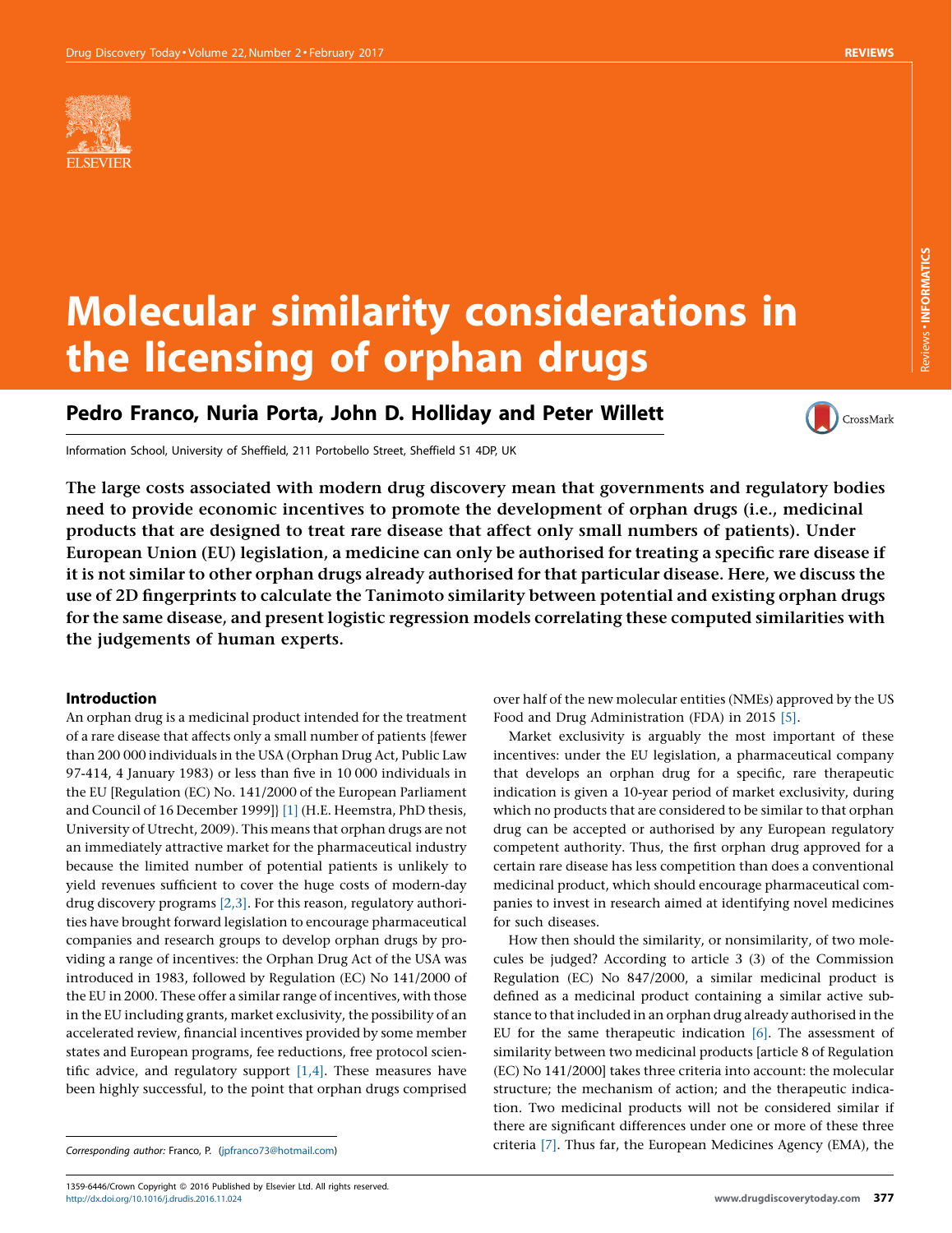regulatory authority that is responsible for evaluation of medicines throughout the EU, has used human judgements of similarity when assessing new medicines for rare diseases. In a previous paper, we described the first stage of a research project to provide computational support for these judgements [\[9\];](#page-4-0) here, we extend this work by testing further types of 2D fingerprint and describe a web application for this purpose that is based on open-source chemoinformatics software.

The European Commission recently undertook a public consultation on the concept of 'similar medicinal product' in the context of orphan drug legislation, given that it is now over 15 years since the implementation of Commission Regulation (EC) No 847/2000. The Commission aims to collect views, relevant evidence, and information from stakeholders to help it develop its thinking in this area [\[8\].](#page-4-0) The definition of similarity in the consultation document is still vague and leaves considerable room for subjective interpretation; thus, we believe that the quantitative methodology described here provides an important contribution to the ongoing debate.

The next section describes the methods that were used by Franco *et al.* [\[9\]](#page-4-0) and that form the basis for the experiments reported herein. We continue with the results that were obtained when these methods were used with open-source fingerprint software, and this is followed by a description of a software application that we have developed using these results. Further details of this work are reported by Franco (P. Franco, PhD thesis, University of Sheffield, 2015).

#### Methods

The judgement as to whether a new medicine should be authorised as an orphan drug status in the EU is taken by a panel of human experts, the EMA's Committee for Medicinal Products for Human Use (CHMP). To mimic this process, Franco et al. [\[9\]](#page-4-0) selected a set of 100 pairs of bioactive substances from the Drug Bank 3.0 database [\[10\]](#page-4-0), and each of 143 quality experts from the EU, Japan, and the USA was asked to consider each such pair and to decide whether they were, or were not, similar to each other. These binary assessments (i.e., 'similar' or 'not similar') were then compared with similarity values obtained by calculating the similarity between the 2D fingerprints describing the two molecules using the Tanimoto similarity coefficient [\[11\].](#page-4-0) The proportion of the expert assessors deciding that each pair was similar was then correlated with the computed similarity values using logistic regression. Specifically, regression models were developed to predict the probability  $(p)$  that the human assessors would decide that a pair of molecules was indeed similar, given the value  $(x)$  of the Tanimoto similarity coefficient for that pair. Thus, the models were of the form:

$$
logit(p) = \ln\left(\frac{p}{1-p}\right) = a + bx
$$

where  $a$  and  $b$  are the regression coefficients. The models, which had been trained using the DrugBank data, were then shown to have considerable predictive power when they were applied to real data that had been previously evaluated by the CHMP. Specifically, the test set contained 100 molecule pairs in which one molecule was an existing orphan drug for some specific rare disease and the other was a molecule that had been submitted to the CHMP for

consideration for orphan drug status for that disease.<sup>1</sup> Given the success of this study, it was concluded that measures of similarity based on 2D fingerprints might provide a useful source of information to the CHMP during the evaluation of a new application for orphan-drug status.

The study evaluated six different types of 2D fingerprint [Barnard Chemical Information (BCI), Daylight, ECFC4, ECFP4, MDL, and Unity), but all of them were proprietary in nature and, thus, not necessarily available to any organisation or individual wishing to use our methods. The work described here was undertaken to overcome this limitation of our previous study, and involved using fingerprints available in the open-source CDK and RDKIT systems (at <https://sourceforge.net/projects/cdk/and> [www.rdkit.org/RDKit\\_Docs.current.pdf,](http://www.rdkit.org/RDKit_Docs.current.pdf) respectively). Specifically, the following 12 types of fingerprint were generated, as implemented in the KNIME pipelined data analysis system ([www.knime.](http://www.knime.org/) [org\)](http://www.knime.org/): CDK Extended, CDK Standard, Estate, PubChem, MACCS, Morgan, Feat Morgan, Atom Pair, Torsion, RDKit, Avalon, and Layers. These fingerprints cover all of the many types used in current chemoinformatics systems (circular, hashed, fragment dictionary, and topological patterns) [\[12\]](#page-4-0). Logistic regression models were developed for each type of fingerprint, correlating the Tanimoto similarity for a pair of molecules with the probability of the human experts deciding that that pair was similar; the training data set was the 100 pairs of molecules in the DrugBank data set; and the resulting models were then validated using the 100 pairs of molecules in the CHMP test data set.

#### Results and discussion

The results obtained with the DrugBank training set are illustrated using the CDK Extended fingerprint, a hashed fingerprint that is similar in concept to Daylight fingerprints and that encodes all linear paths up to eight atoms in length; in addition, the fingerprint contains bits detailing the numbers of fused and unfused rings. [Fig.](#page-2-0) 1 plots the proportion of the expert assessors who judged a molecule pair as being similar (Y-axis) against the computed fingerprint similarity score for that molecule pair  $(X$ -axis). There is a well-marked separation of the similar pairs (marked in green) and the nonsimilar pairs (marked in blue), with the smaller Tanimoto values dominating the lower left portion of the curve (i.e., only a small proportion of the experts judged that a pair should be considered similar) and the larger Tanimoto values the upper right portion (i.e., most of the experts judged that a pair should be considered similar). The solid line in [Fig.](#page-2-0) 1 represents the estimated probability of being similar as predicted by the logistic regression model, together with the 95% confidence limits for this prediction (the dotted lines). The values of  $a$  and  $b$  in the regression model for this fingerprint were –16.761 and 2.881, respectively, with these values being statistically significant  $(P = 0.0012)$  and with the Nagelkerke  $R^2$  value of 0.917 indicating a good fit of the model to the data. The CDK Extended fingerprint gave the highest Nagelkerke value for all of the 12 fingerprints tested here; the

 $<sup>1</sup>$  It is not possible to include the CHMP molecules on grounds of commercial</sup> confidentiality, but the DrugBank data set is available as supplementary information for the paper by Franco et al. at [https://jcheminf.springeropen.](https://jcheminf.springeropen.com/articles/10.1186/1758-2946-6-5) [com/articles/10.1186/1758-2946-6-5](https://jcheminf.springeropen.com/articles/10.1186/1758-2946-6-5).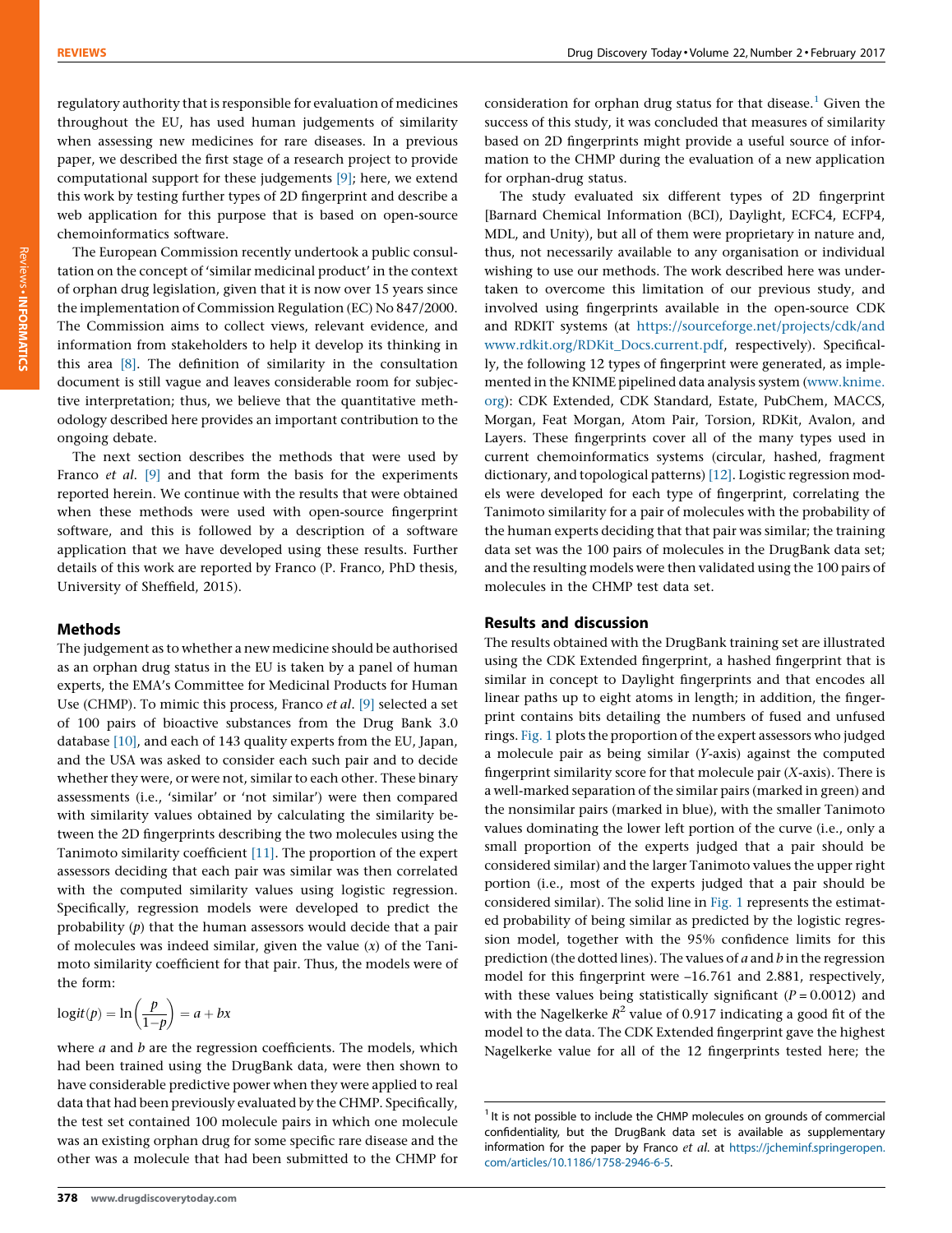<span id="page-2-0"></span>

#### FIGURE 1

Correlation between the probability of a pair of molecules being similar based on human judgement and the Tanimoto coefficient using the CDK Extended fingerprint.

lowest value of 0.690 was obtained with the EState fingerprint (which encodes structural keys but is, at 79 bits, by far the shortest of all the fingerprints).

If a logistic regression model is to be used predictively then one must be able to identify an appropriate threshold similarity for deciding that two molecules should indeed be considered as similar. Let  $t$  denote the threshold similarity, such that a pair of molecules are predicted to be similar if their computed similarity is  $\geq t$  and predicted not to be similar if  $. The predictions resulting$ from use of a particular value for  $t$  can then be compared with the judgements of the 143 experts, thus allowing the calculation of the numbers of true positives (TP), true negatives (TN), false positives

| TABLE 1<br>Logistic regression models for different 2D fingerprints. |           |       |       |       |       |    |
|----------------------------------------------------------------------|-----------|-------|-------|-------|-------|----|
|                                                                      |           |       |       |       |       |    |
| <b>CDK Extended</b>                                                  | $-16.761$ | 2.881 | 0.917 | 0.992 | 0.610 | 96 |
| <b>CDK Standard</b>                                                  | $-13.971$ | 2.446 | 0.905 | 0.989 | 0.587 | 96 |
| <b>EState</b>                                                        | $-9.642$  | 1.334 | 0.690 | 0.929 | 0.714 | 91 |
| PubChem                                                              | $-12.847$ | 1.717 | 0.772 | 0.957 | 0.776 | 95 |
| <b>MACCS</b>                                                         | $-9.071$  | 1.398 | 0.811 | 0.974 | 0.750 | 95 |
| Morgan                                                               | $-8.204$  | 2.238 | 0.871 | 0.982 | 0.400 | 99 |
| Feat Morgan                                                          | $-9.041$  | 1.822 | 0.876 | 0.987 | 0.519 | 96 |
| Atom pair                                                            | $-11.790$ | 2.492 | 0.879 | 0.984 | 0.459 | 80 |
| Torsion                                                              | $-6.533$  | 1.877 | 0.882 | 0.986 | 0.370 | 98 |
| <b>RDKit</b>                                                         | $-8.249$  | 1.333 | 0.788 | 0.964 | 0.671 | 73 |
| Avalon                                                               | $-8.447$  | 1.536 | 0.881 | 0.987 | 0.625 | 95 |
| Layers                                                               | $-22.314$ | 3.031 | 0.877 | 0.985 | 0.761 | 95 |

**BCI** –12.758 2.128 0.906 0.990 0.606 97

 $(FP)$ , and false negatives  $(FN)$  where, for example,  $TP$  is the number of cases where the majority of the experts judged two molecules to form a similar molecule pair and where those two molecules had a computed similarity  $>t$ . Knowledge of these four values then allows the plotting of a receiver operating characteristic (ROC) curve, which demonstrates the relation between the specificity  $[TN/(TN+FP)]$  and the sensitivity  $[TP/(TP+FN)]$  as the threshold, t, is systematically varied. The resulting area under the ROC curve, or AUC, was 0.992; this very high value indicated the ability of the CDK Extended fingerprint to discriminate between similar and nonsimilar pairs of molecules. This was the largest AUC value obtained across the 12 fingerprints, with the EState fingerprint, as with the Nagelkerke statistic, giving the lowest value (0.929).

Several other measures based on these four variables (i.e., TP, TN, FP, and FN) are available in the literature to measure the effectiveness of a predictive system. Those computed here were the precision, accuracy, F index, Youden index, and Matthew's correlation coefficient, as described by Franco et al. [\[9\].](#page-4-0) These five statistics were computed as  $t$  was varied, thus enabling us to identify that threshold similarity value that gave the best predictions, where this optimal value was taken to be that which gave the largest values for the precision, accuracy,  $F$  index, Youden index and Matthews coefficient, while at the same time providing acceptable values for the sensitivity and specificity. For the CDK Extended fingerprint, a value of  $0.610$  for  $t$  was found to be the best, and this was then used for the analysis of the CHMP test data set. An entirely comparable process was used to determine the optimal similarity threshold for each of the other 11 types of fingerprint. In five cases (MACCS, Morgan, Feat Morgan, Torsion, and Layers), two different values of  $t$  were found to yield comparable results on the training data set; thus, only a single value (specifically, those obtained with the larger of the two  $t$  values) is quoted in the results in Table 1 which are discussed below.

The regression models developed on the DrugBank training data set were then applied to the CHMP test data set, as detailed in Table 1. Each row of the table is associated with one type of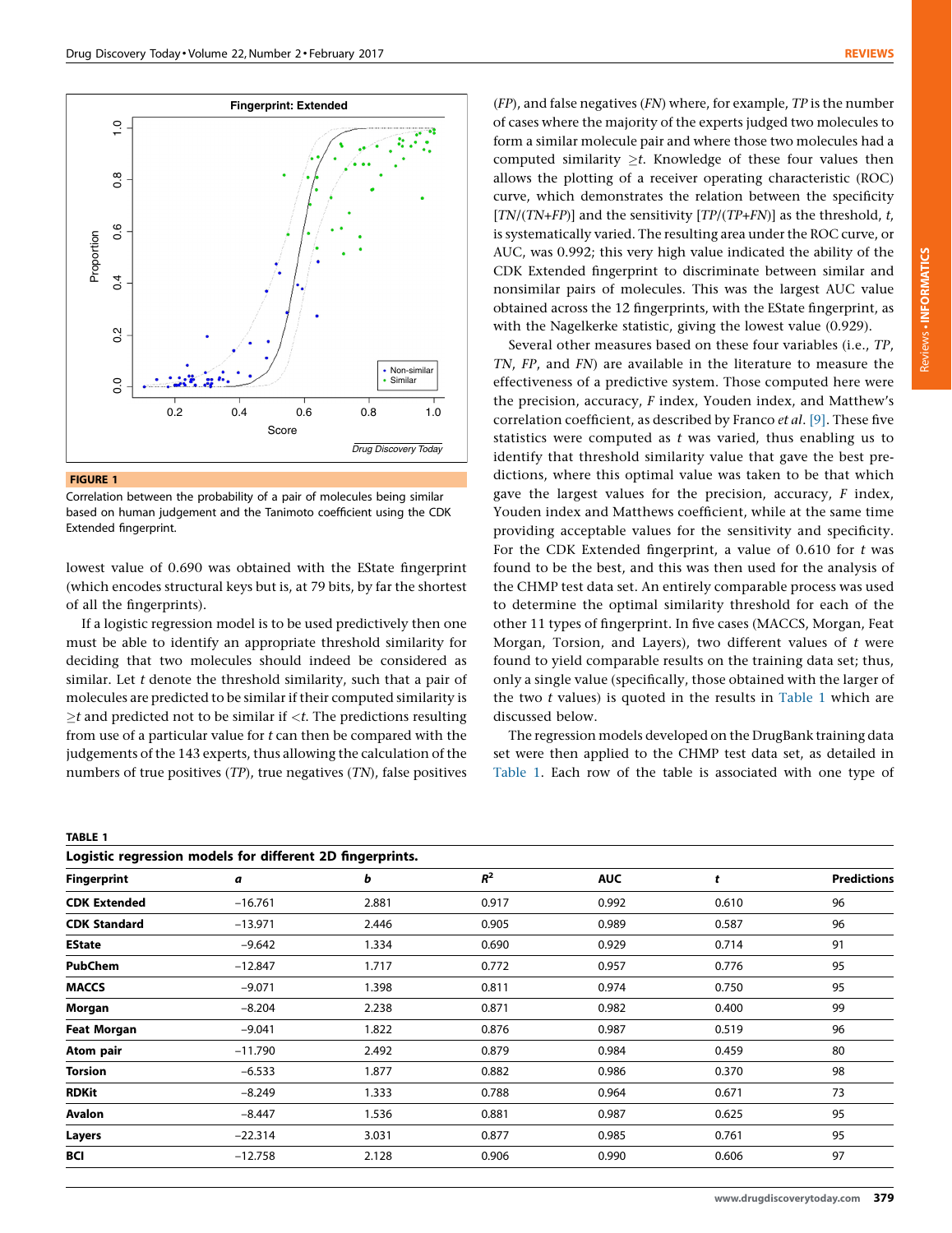fingerprint and lists the  $a$  and  $b$  coefficients from the regression model, the Nagelkerke  $R^2$  and AUC values for that model, the threshold similarity t as derived above, and, finally, the number of test cases that were predicted correctly, where a correct prediction is a pair of molecules for which the prediction from the model, (i.e., similar or not similar) mirrors that arrived at by experts comprising the CHMP panel. For comparison, the bottom row of [Table](#page-2-0) 1 contains the corresponding data for the BCI fingerprint, which was found to give the best overall level of performance in our previous comparison of six different types of proprietary fingerprint. Inspection of [Table](#page-2-0) 1 shows that all but three of the fingerprints (Estate, Atom Pair, and RDDKit) were able to predict successfully the similarity or nonsimilarity of 95 or more of the pairs of molecules in the test data set, with the Morgan fingerprint resulting in only a single incorrect prediction (despite it achieving only moderate  $R^2$  and AUC values in the training stage). The incorrect prediction was for a pair of active substances that both had complex structures and molecular weights in excess of 500. It was not only the Morgan fingerprint that failed here, given that all of the models that were developed failed to make a correct prediction for this particular case.

Data fusion, or consensus scoring, has been found to be of considerable value for similarity-based virtual screening [\[13\]](#page-4-0) and we have adopted this approach to the present context. Specifically, assume that each of several different fingerprints is used to make a prediction for a pair of molecules: then the final prediction is that given by the majority of the fingerprints. It was found that 99 correct predictions were obtained using both all of the CDK fingerprints (i.e., four or more of them giving the same prediction) or all 12 fingerprints (i.e., seven or more of them giving the same prediction). The incorrect predictions were again for the pair of molecules discussed in the previous paragraph. Given that different fingerprints capture different characteristics of molecular structure and that the open-source nature of CDK and RDKit provides a range of such fingerprints, a consensus approach such as this would appear to be appropriate for future applications of our approach.

One such application that has been developed is a KNIME-based system that is now being used to support assessors throughout the EU who assist CHMP in coming to a decision as to whether a medicine for a rare disease should be approved. The assessors do this by producing an evaluation report on similarity in which they comment on the extent to which the new active substance is indeed sufficiently distinct from existing orphan drugs for that indication. The application takes as input the SMILES linear notations of the two (or more) molecules that are to be compared; generates the required fingerprints (initially CDK Extended, CDK Standard, Avalon, and Layers, because these were those where the computed similarity values correlated most strongly with the BCI fingerprint that performed best in our previous study); computes the Tanimoto similarity coefficient using each of these fingerprints; and outputs an Excel spreadsheet containing the coefficient values and the corresponding probabilities of being judged similar as calculated using the appropriate regression models from [Table](#page-2-0) 1. The assessor can then use this spreadsheet when coming to a conclusion as to the novelty or otherwise of the submitted molecule, the report that is submitted to the EMA being based on not only the fingerprint-based structural similarity, but also the

reported therapeutic indication and mode of action. The sets of assessor reports provide an important input to the CHMP's final decision as to whether to assign the orphan drug status to a molecule that has been submitted for consideration. In addition, of course, pharmaceutical companies can use the data in [Table](#page-2-0) 1 to assist them before submission of a new molecule to the EMA for consideration for marketing authorisation.

In addition to the 2D fingerprints discussed here, comparable experiments were also conducted using two other types of molecular representation (P. Franco, PhD thesis, University of Sheffield, 2015). In the first of these, molecules were characterised by 23 computed molecular properties (such as molecular weight, logP, molar refractivity, numbers of rotatable bonds, etc.); and, in the second, by four further proprietary fingerprints produced by the Chemical Computing Group as part of their Molecular Operating Environment system [\(www.chemcomp.com/\)](http://www.chemcomp.com/): two of these (Typed Graph Distances and Typed Graph Triangles) described the 2D shape of a molecule, whereas the other two (Typed Atom Distances and Typed Atom Triangles) described the 3D shape of a molecule. None of these alternative types of molecular representation were found to perform as well as the 2D fingerprints used here. There are, of course, many other ways in which structural similarity can be computed  $[14,15]$ . A fingerprint is a simple, indeed crude, description of the 2D structure of a molecule and, thus, more complex similarity measures have been described that are based on the maximum common subgraph (or MCS), that is, the largest subgraph common to the graphs describing two 2D molecular structures [\[16,17\]](#page-4-0). The MCS provides an intuitive measure of similarity, but does have three limitations. First, an MCS can be defined in multiple ways: it can be based upon the numbers of matching atoms and/or bonds; and it can be connected, disconnected, or disconnected subject to the individual components being of at least some threshold size. Next, a similarity measure can be based upon just the MCS (or MCSs if there is more than one) or upon a weighted combination of the MCS and of the smaller maximal common subgraphs. Finally, MCS detection is computationally demanding, and many of the MCS algorithms that have been published are nondeterministic or approximate in nature. In view of the high level of performance achieved in our experiments, we believe that 2D fingerprints provide the most appropriate way of investigating the similarity relations pertinent to the registration of orphan drugs.

#### Concluding remarks

Measures of structural similarity based on 2D chemical fingerprints are widely used in medicinal chemistry (and in chemoinformatics more generally) for applications such as database clustering, diversity analysis, and ligand-based virtual screening.

In our research, we have shown how this common type of structural representation can also be applied to the licensing of medicines for rare diseases by regulatory authorities. Experiments with a range of fingerprints that can be generated using widely available, open-source software show that they provide measures of Tanimoto-based similarity that correlate well with expert assessments of structural similarity; and that logistic regression models based on these similarities and human assessments mirror closely the final pronouncements of the EMA, the EU's regulatory authority for the licensing of orphan drugs. A software application based